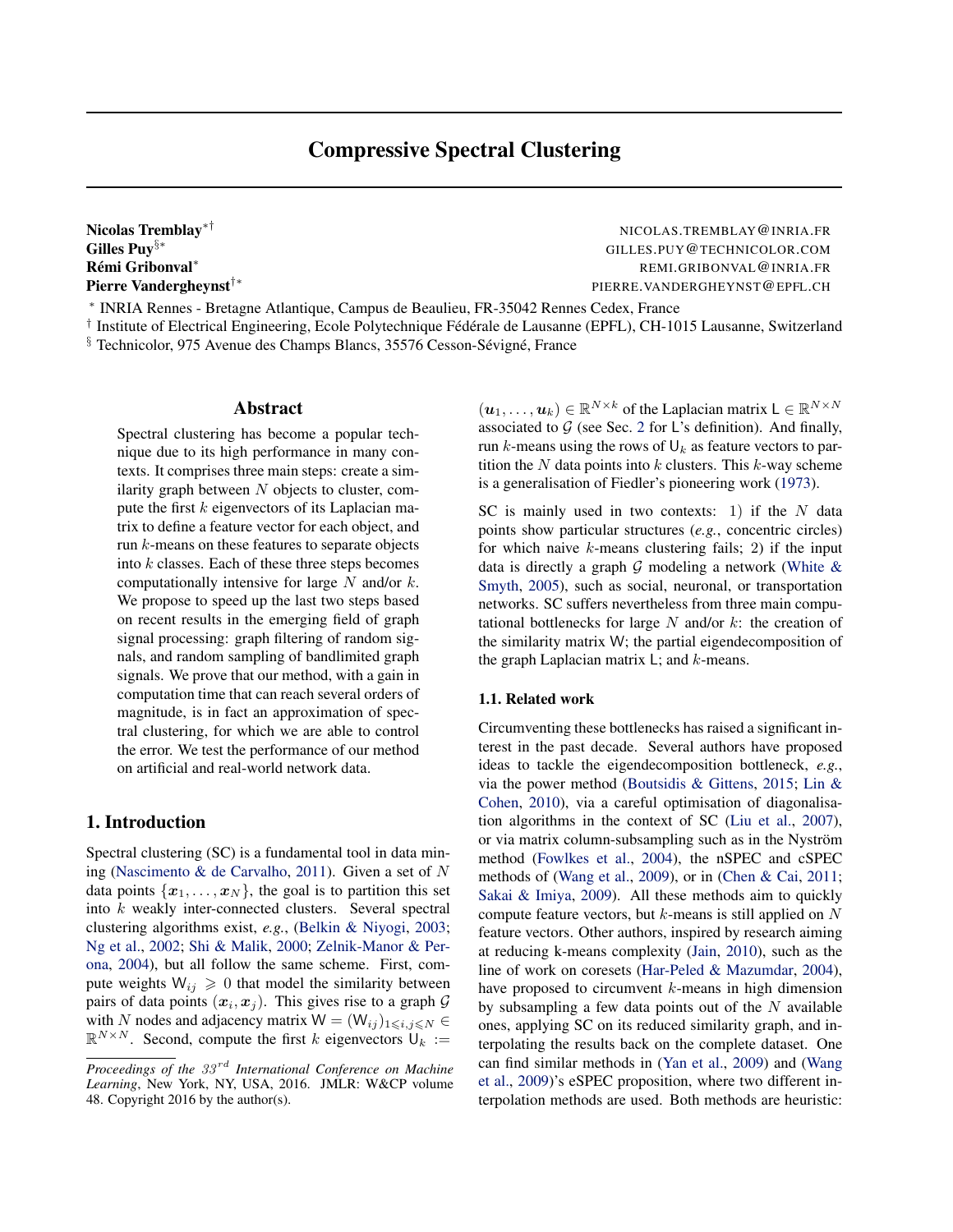<span id="page-1-0"></span>there is no proof that these methods approach the results of SC. Also, let us mention [\(Dhillon et al.,](#page-8-0) [2007\)](#page-8-0) that circumvents both the eigendecomposition and the k-means bottlenecks: the authors reduce the graph's size by successive aggregation of nodes, apply SC on this small graph, and propagate the results on the complete graph using kernel k-means to control interpolation errors. The kernel is computed so that kernel  $k$ -means and SC share the same objective function [\(Filippone et al.,](#page-8-0) [2008\)](#page-8-0). Finally, we mention works [\(Boutsidis et al.,](#page-8-0) [2011;](#page-8-0) [Cohen et al.,](#page-8-0) [2015\)](#page-8-0) that concentrate on reducing the feature vectors' dimension in the  $k$ -means problem, but do not sidestep the eigendecomposition nor the large  $N$  issues.

### 1.2. Contribution: compressive clustering

In this work, inspired by recent advances in the emerging field of graph signal processing [\(Sandryhaila & Moura,](#page-9-0) [2014;](#page-9-0) [Shuman et al.,](#page-9-0) [2013\)](#page-9-0), we circumvent SC's last two bottlenecks and detail a fast approximate spectral clustering method for large datasets, as well as the supporting theory. We suppose that the Laplacian matrix  $L \in \mathbb{R}^{N \times N}$  of G is given. Our method is made of two ingredients.

The first ingredient builds upon recent works [\(Ramasamy](#page-9-0) [& Madhow,](#page-9-0) [2015;](#page-9-0) [Tremblay et al.,](#page-9-0) [2016\)](#page-9-0) that avoid the costly computation of the eigenvectors of L by filtering  $O(\log(k))$  random signals on G that will then serve as feature vectors to perform clustering. We show in this paper how to incorporate the effects of non-ideal, but computationally efficient, graph filters on the quality of the feature vectors used for clustering.

The second ingredient uses a recent sampling theory of bandlimited graph-signals [\(Puy et al.,](#page-9-0) [2015\)](#page-9-0) to reduce the computational complexity of  $k$ -means. Using the fact that the indicator vectors of each cluster are approximately bandlimited on  $G$ , we prove that clustering a random subset of  $O(k \log(k))$  nodes of G using random features vectors of size  $O(log(k))$  is sufficient to infer rapidly and accurately the cluster label of all  $N$  nodes of the graph. Note that the complexity of k-means is reduced to  $O(k^2 \log^2(k))$  instead of  $O(Nk^2)$  for SC. One readily sees that this method scales easily to large datasets, as will be demonstrated on artifical and real-world datasets containing up to  $N = 10^6$  nodes.

The proposed compressive spectral clustering method can be summarised as follows:

- generate a feature vector for each node by filtering  $O(\log(k))$  random Gaussian signals on  $\mathcal{G}$ ;
- sample  $O(k \log(k))$  nodes from the full set of nodes;
- cluster the reduced set of nodes;
- interpolate the cluster indicator vectors back to the complete graph.

## 2. Background

### 2.1. Graph signal processing

Let  $\mathcal{G} = (\mathcal{V}, \mathcal{E}, \mathbf{W})$  be an undirected weighted graph with V the set of N nodes,  $\mathcal E$  the set of edges, and W the weighted adjacency matrix such that  $W_{ij} = W_{ji} \geq 0$  is the weight of the edge between nodes  $i$  and  $j$ .

The graph Fourier matrix. Consider the graph's normalized Laplacian matrix  $L = 1 - D^{-1/2}WD^{-1/2}$  where I is the identity in dimension  $N$ , and  $D$  is diagonal with  $D_{ii} = \sum_{j \neq i} W_{ij}$ . L is real symmetric and positive semidefinite, therefore diagonalizable as  $L = \overline{U \Lambda U^{\dagger}}$ , where  $U := (\boldsymbol{u}_1 | \boldsymbol{u}_2 | \dots | \boldsymbol{u}_N) \in \mathbb{R}^{N \times N}$  is the orthonormal basis of eigenvectors and  $\Lambda \in \mathbb{R}^{N \times N}$  the diagonal matrix containing its sorted eigenvalues :  $0 = \lambda_1 \leq \ldots \leq$  $\lambda_N \leq 2$  [\(Chung,](#page-8-0) [1997\)](#page-8-0). By analogy to the continuous Laplacian operator whose eigenfunctions are the classical Fourier modes and eigenvalues their squared frequencies, the columns of U are considered as the graph's Fourier modes, and  $\{\sqrt{\lambda_l}\}\$ l as its set of associated "frequencies" [\(Shuman et al.,](#page-9-0) [2013\)](#page-9-0). Other types of graph Fourier matrices have been proposed, *e.g.*, [\(Sandryhaila &](#page-9-0) [Moura,](#page-9-0) [2013\)](#page-9-0), but in order to exhibit the link between graph signal processing and SC, the Laplacian-based Fourier matrix appears more natural.

**Graph filtering.** The graph Fourier transform  $\hat{x}$  of a signal x defined on the nodes of the graph (called a *graph signal*) reads:  $\hat{x} = U^{\dagger}x$ . Given a continuous filter function  $h$  defined on [0, 2], its associated graph filter operator  $H \in \mathbb{R}^{N \times N}$  is defined as  $H := h(L) = Uh(\Lambda)U^{\dagger}$ , where  $h(\Lambda) := \text{diag}(h(\lambda_1), h(\lambda_2), \cdots, h(\lambda_N))$ . The signal x filtered by h is  $Hx$ . In the following, we consider ideal lowpass filters, denoted by  $h_{\lambda_c}$ , that satisfy, for all  $\lambda \in [0,2]$ ,

 $h_{\lambda_c}(\lambda) = 1$ , if  $\lambda \le \lambda_c$ , and  $h_{\lambda_c}(\lambda) = 0$ , if not. (1)

Denote by  $H_{\lambda_c}$  the graph filter operator associated to  $h_{\lambda_c}$ .

**Fast graph filtering.** To filter a signal by  $h$  without diagonalizing L, one may approximate h by a polynomial  $\hat{h}$ of order p satisfying  $\tilde{h}(\lambda) := \sum_{l=0}^{p} \alpha_l \lambda^l \simeq h(\lambda)$  for all  $\lambda \in [0, 2]$ , where  $\alpha_1, \ldots, \alpha_p \in \mathbb{R}$ . In matrix form, we have  $\tilde{H} := \tilde{h}(L) = \sum_{l=0}^{p} \alpha_l L^l \simeq H$ . Let us highlight that we *never compute the potentially dense matrix* H˜ *in practice*. Indeed, we are only interested in the result of the filtering operation:  $\tilde{H}x = \sum_{l=0}^{p} \alpha_l L^l x \approx Hx$  for  $x \in \mathbb{R}^N$ , obtainable with only  $p$  successive matrix-vector multiplications with  $L$ . The computational complexity of filtering a signal is thus  $O(p \# \mathcal{E})$ , where  $\# \mathcal{E}$  is the number of edges of  $\mathcal{G}$ .

### 2.2. Spectral clustering

We choose here Ng et al.'s method [\(2002\)](#page-9-0) based on the normalized Laplacian as our standard SC method. The input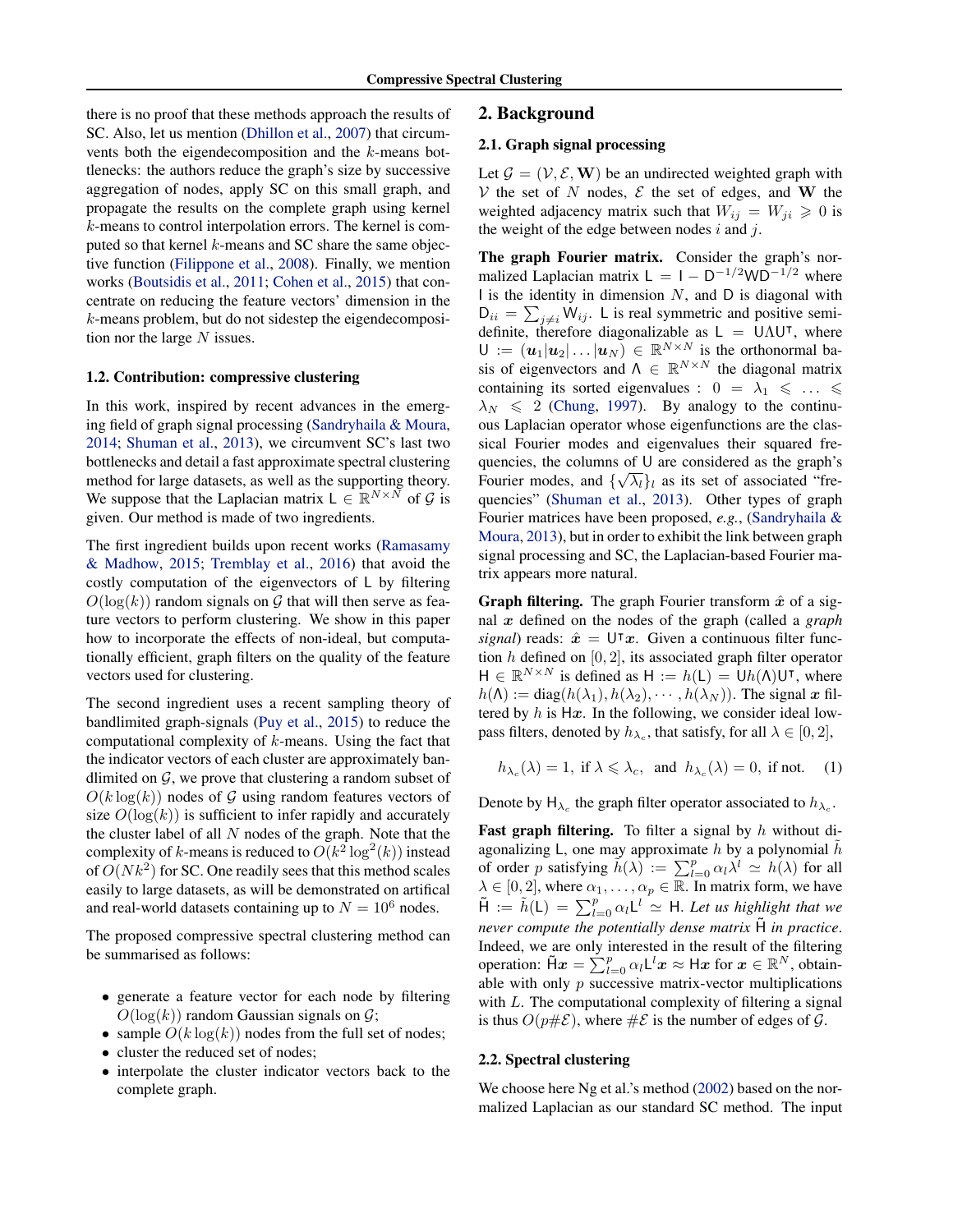## <span id="page-2-0"></span>Algorithm 1 Spectral Clustering [\(Ng et al.,](#page-9-0) [2002\)](#page-9-0)

**Input:** The Laplacian matrix  $\mathsf{L}$ , the number of clusters  $k$ 1. Compute  $\overline{U}_k \in \mathbb{R}^{N \times k}$ , L's first k eigenvectors:  $U_k =$  $(u_1|u_2|\cdots |u_k).$ 

2. Form the matrix  $Y_k \in \mathbb{R}^{N \times k}$  from  $\mathsf{U}_k$  by normalizing each of  $\mathsf{U}_k$ 's rows to unit length:  $(\mathsf{Y}_k)_{ij} =$ 

 $({\sf U}_k)_{ij} / \sqrt{\sum_{j=1}^k {\sf U}_{ij}^2}.$ 

distance:

**3** Treat each node i as a point in  $\mathbb{R}^k$  by defining its feature vector  $f_i \in \mathbb{R}^k$  as the transposed *i*-th row of  $Y_k$ :

$$
\boldsymbol{f}_i := \mathsf{Y}_k^{\intercal} \boldsymbol{\delta}_i,
$$

where  $\delta_i(j) = 1$  if  $j = i$  and 0 otherwise. 4. To obtain  $k$  clusters, run  $k$ -means with the Euclidean

$$
D_{ij} := \|\boldsymbol{f}_i - \boldsymbol{f}_j\| \tag{2}
$$

is the adjacency matrix W representing the pairwise similarity of all the  $N$  objects to cluster<sup>1</sup>. After computing its Laplacian  $L$ , follow Alg. 1 to find  $k$  classes.

## 3. Principles of CSC

Compressive spectral clustering (CSC) circumvents two of SC's bottlenecks, the partial diagonalisation of the Laplacian and the high-dimensional  $k$ -means, thanks to the following ideas.

1) Perform a controlled estimation  $\tilde{D}_{ij}$  of the spectral clustering distance  $D_{ij}$  (see Eq (2)), *without* partially diagonalizing the Laplacian, by fast filtering a few random signals with the polynomial approximation  $\tilde{h}_{\lambda_k}$  of the ideal low pass filter  $h_{\lambda_k}$  (see Eq. [\(1\)](#page-1-0)). A theorem recently published independently by two teams [\(Ramasamy & Madhow,](#page-9-0) [2015;](#page-9-0) [Tremblay et al.,](#page-9-0) [2016\)](#page-9-0) shows that this is possible when there is no normalisation step (step 2 in Alg. 1) and when the order  $p$  of the polynomial approximation tends to infinity, *i.e.*, when  $\tilde{h}_{\lambda_k} = h_{\lambda_k}$ . In Sec. 3.1, we provide a first extension of this theorem that takes into account normalisation. A complete extension that also takes into account the polynomial approximation error is presented in Sec. [4.2.](#page-4-0)

2) Run  $k$ -means on  $n$  randomly selected feature vectors out of the  $N$  available ones - thus clustering the corresponding n nodes into k groups - and interpolate the result back on the full graph. To guarantee robust reconstruction, we take advantage of our recent results on random sampling of kbandlimited graph signals. In Sec. 3.2, we explain why these results are applicable to clustering and show that it is sufficient to sample  $n = O(k \log k)$  features only! Note that to cluster data into k groups, one needs *at least* k samples. This result is thus optimal up to the extra  $\log k$  factor.

#### 3.1. Ideal filtering of random signals

Definition 3.1 (Local cumulative coherence). *Given a graph* G*, the local cumulative coherence of order* k *at node*  $i \text{ is}^2 v_k(i) := ||\mathsf{U}_k^{\mathsf{T}}$  $\|\bar{\bm{\delta}}_i\| = \sqrt{\sum_{j=1}^k \bm{\mathsf{U}}_{ij}^2}.$ 

Let us define the diagonal matrix:  $V_k(i, i) = 1/v_k(i)$ . Note that we assume that  $v_k(i) > 0$ . Indeed, in the pathologic cases where  $v_k(i) = 0$  for some nodes i, step 2 of the standard SC algorithm cannot be run either. Now, consider the matrix  $R = (r_1|r_2| \cdots |r_d) \in \mathbb{R}^{N \times d}$  consisting of  $d$  random signals  $r_i$ , whose components are independent Bernouilli, Gaussian, or sparse (as in Theorem 1.1 of [\(Achlioptas,](#page-8-0) [2003\)](#page-8-0)) random variables. To fix ideas in the following, we consider the components as independent random Gaussian variables of mean zero and variance  $1/d$ . Consider the coherence-normalized filtered version of R,  $\bigvee_k H_{\lambda_k} R \in \mathbb{R}^{N \times d}$ , and define node *i*'s new feature vector  $\tilde{f}_i \in \mathbb{R}^d$  as the transposed *i*-th line of this filtered matrix:

$$
\tilde{\boldsymbol{f}_i} := (\mathsf{V}_{k}\mathsf{H}_{\lambda_k}\mathsf{R})^{\intercal}\boldsymbol{\delta}_i.
$$

The following theorem shows that, for large enough  $d$ ,

$$
\tilde{D}_{ij} := \left\| \tilde{f}_i - \tilde{f}_j \right\| = \left\| (\mathsf{V}_k \mathsf{H}_{\lambda_k} \mathsf{R})^{\mathsf{T}} (\boldsymbol{\delta}_i - \boldsymbol{\delta}_j) \right\|
$$

is a good estimation of  $D_{ij}$  with high probability. **Theorem 3.2.** *Let*  $\epsilon \in ]0,1]$  *and*  $\beta > 0$  *be given. If d is larger than*

$$
\frac{4+2\beta}{\epsilon^2/2 - \epsilon^3/3} \log N,
$$

*then with probability at least*  $1 - N^{-\beta}$ *, we have* 

$$
(1 - \epsilon)D_{ij} \leqslant \tilde{D}_{ij} \leqslant (1 + \epsilon)D_{ij}.
$$

*for all*  $(i, j) \in \{1, ..., N\}^2$ .

The proof is provided in the supplementary material.

In Sec. [4.2,](#page-4-0) we generalize this result to the real-world case where the low-pass filter is approximated by a finite order polynomial; we also prove that, as announced in the introduction, one only needs  $d = O(\log k)$  features when using the downsampling scheme that we now detail.

#### 3.2. Downsampling and interpolation

For  $j = 1, \ldots, k$ , let us denote by  $c_j \in \mathbb{R}^N$  the groundtruth indicator vector of cluster  $C_i$ , *i.e.*,

$$
(\mathbf{c}_j)_i := \left\{ \begin{array}{ll} 1 & \text{if } i \in \mathcal{C}_j, \\ 0 & \text{otherwise,} \end{array} \right. \quad \forall i \in \{1, \ldots, N\}.
$$

 $1$ In network analysis, the raw data is directly W. In the case where one starts with a set of data points  $(x_1, \ldots, x_N)$ , the first step consists in deriving W from the pairwise similarities  $s(\mathbf{x}_i, \mathbf{x}_j)$ . See [\(von Luxburg,](#page-9-0) [2007\)](#page-9-0) for several choices of similarity measure s and several ways to create W from the  $s(\mathbf{x}_i, \mathbf{x}_j)$ .

<sup>&</sup>lt;sup>2</sup>Throughout this paper,  $\Vert . \Vert$  stands for the usual  $\ell_2$ -norm.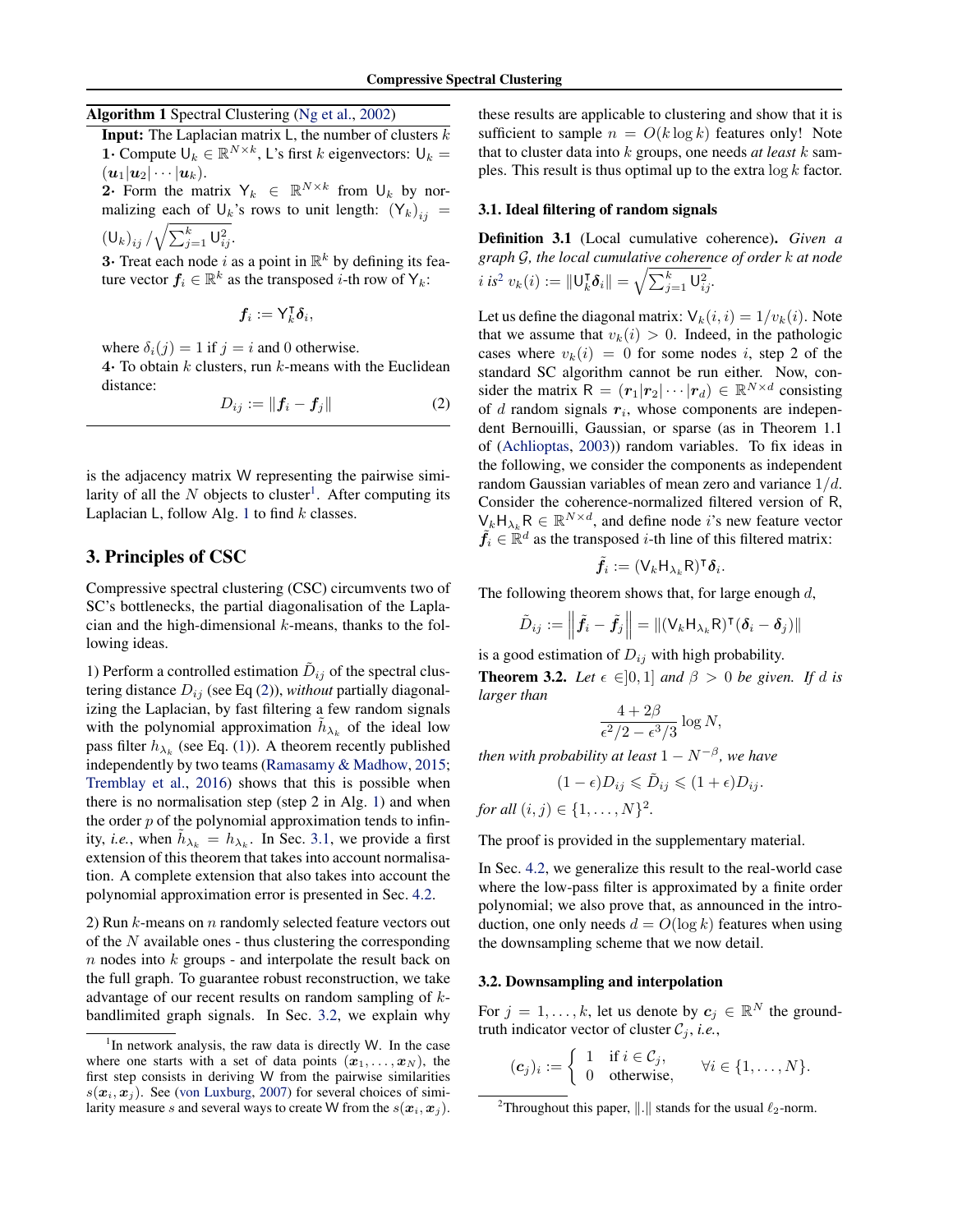<span id="page-3-0"></span>To estimate  $c_j$ , one could run k-means on the N feature vectors  $\{\tilde{f}_1,\ldots,\tilde{f}_N\}$  , as done in [\(Ramasamy & Madhow,](#page-9-0) [2015;](#page-9-0) [Tremblay et al.,](#page-9-0) [2016\)](#page-9-0). Yet, this is still inefficient for large N. To reduce the computational cost further, we propose to run  $k$ -means on a small subset of  $n$  feature vectors only. The goal is then to infer the labels of all N nodes from the labels of the  $n$  sampled nodes. To this end, we need 1) a low-dimensional model that captures the regularity of the vectors  $c_i$ , 2) to make sure that enough information is preserved after sampling to be able to recover the vectors  $c_j$ , and 3) an algorithm that rapidly and accurately estimates the vectors  $c_i$  by exploiting their regularity.

### 3.2.1. THE LOW-DIMENSIONAL MODEL

For a simple regular (with nodes of same degree) graph of  $k$ disconnected clusters, it is easy to check that  $\{c_1, \ldots, c_k\}$ form a set of orthogonal eigenvectors of L with eigenvalue 0. All indicator vectors  $c_j$  therefore live in span( $\mathsf{U}_k$ ). For general graphs, we assume that the indicator vectors  $c_j$  live close to span( $U_k$ ), *i.e.*, the difference between any  $c_i$  and its orthogonal projection onto  $\text{span}(\mathsf{U}_k)$  is small. Experiments in Section [5](#page-6-0) will confirm that it is a good enough model to recover the cluster indicator vectors.

In graph signal processing words, one can say that  $c_j$  is approximately k-bandlimited, *i.e.*, its k first graph Fourier coefficients bear most of its energy. There has been recently a surge of interest around adapting classical sampling theorems to such bandlimited graph signals [\(Anis et al.,](#page-8-0) [2015;](#page-8-0) [Chen et al.,](#page-8-0) [2015;](#page-8-0) [Marques et al.,](#page-8-0) [2015;](#page-8-0) [Tsitsvero et al.,](#page-9-0) [2015\)](#page-9-0). We rely here on the random sampling strategy pro-posed in [\(Puy et al.,](#page-9-0) [2015\)](#page-9-0) to select a subset of  $n$  nodes.

#### 3.2.2. SAMPLING AND INTERPOLATION

The subset of feature vectors is selected by drawing  $n$ indices  $\Omega := \{\omega_1, \ldots, \omega_n\}$  uniformly at random from  $\{1, \ldots, N\}$  without replacement. Running k-means on the subset of features  $\{\tilde{f}_{\omega_1}, \ldots, \tilde{f}_{\omega_n}\}$  thus yields a clustering of the  $n$  sampled nodes into  $k$  clusters. We denote by  $c_j^r \in \mathbb{R}^n$  the resulting low-dimensional indicator vectors. Our goal is now to recover  $c_j$  from  $c_j^r$ .

Consider that  $k$ -means is able to correctly identify  $c_1, \ldots, c_k \in \mathbb{R}^N$  using the original set of features  ${f_1, \ldots, f_N}$  with the SC algorithm (otherwise, CSC is doomed to fail from the start). Results in [\(Ramasamy &](#page-9-0) [Madhow,](#page-9-0) [2015;](#page-9-0) [Tremblay et al.,](#page-9-0) [2016\)](#page-9-0) show that  $k$ -means is also able to identify the clusters using the feature vectors  $\{\tilde{f}_1, \ldots, \tilde{f}_N\}$ . This is explained theoretically by the fact that the distance between all pairs of feature vectors is preserved (see Theorem [3.2\)](#page-2-0). Then, as choosing a subset  $\{\tilde{f}_{\omega_1},\ldots,\tilde{f}_{\omega_n}\}$  of  $\{\tilde{f}_1,\ldots,\tilde{f}_N\}$  does not change the distance between the feature vectors, we can hope that kmeans correctly clusters the n sampled nodes, provided that each cluster is sufficiently sampled. Experiments in Sec. [5](#page-6-0) will confirm this intuition. In this ideal situation, we have

$$
\boldsymbol{c}_j^r = \mathsf{M}\,\boldsymbol{c}_j,\tag{3}
$$

where  $M \in \mathbb{R}^{n \times N}$  is the sampling matrix satisfying:

$$
\mathsf{M}_{ij} := \begin{cases} 1 & \text{if } j = \omega_i, \\ 0 & \text{otherwise.} \end{cases} \tag{4}
$$

To recover  $c_j$  from its *n* observations  $c_j^r$ , Puy et al. [\(2015\)](#page-9-0) show that the solution to the optimisation problem

$$
\min_{\boldsymbol{x}\in\mathbb{R}^N} \left\| \mathbf{M}\boldsymbol{x} - \boldsymbol{c}_j^r \right\|_2^2 + \gamma \, \boldsymbol{x}^\mathsf{T} g(\mathsf{L})\boldsymbol{x},\tag{5}
$$

is a faithful <sup>3</sup> estimation of  $c_j$ , provided that  $c_j$  is close to span( $\mathsf{U}_k$ ) and that M satisfies the restricted isometry property (discussed in the next subsection). In (5),  $\gamma > 0$  is a regularisation parameter and  $q$  a positive non-decreasing polynomial function (see Section [2.1](#page-1-0) for the definition of  $g(L)$ ). This reconstruction scheme is proved to be robust to: 1) observation noise, *i.e.*, to imperfect clustering of the n nodes in our context; 2) model errors, *i.e.*, the indicator vectors do not need to be exactly in  $\text{span}(\mathsf{U}_k)$  for the method to work. Also, the performance is shown to depend on the ratio  $g(\lambda_k)/g(\lambda_{k+1})$ . The smaller it is, the better the reconstruction. To decrease this ratio, we decide to approximate the ideal high-pass filter  $g_{\lambda_k}(\lambda) = 1 - h_{\lambda_k}(\lambda)$  for the reconstruction. Remark that this filter favors the recovery of signals living in span( $\mathsf{U}_k$ ). The approximation  $\tilde{g}_{\lambda_k}$  of  $g_{\lambda_k}$  is obtained using a polynomial (as in Sec. [2.1\)](#page-1-0), which permits us to find fast algorithms to solve (5).

#### 3.2.3. HOW MANY FEATURES TO SAMPLE?

We terminate this section by providing the theoretical number of features  $n$  one needs to sample in order to make sure that the indicator vectors can be faithfully recovered. This number is driven by the following quantity.

Definition 3.3 (Global cumulative coherence). *The global cumulative coherence of order* k *of the graph* G *is* cumulative conerence of order  $\kappa$ <br> $\nu_k := \sqrt{N} \cdot \max_{1 \leqslant i \leqslant N} \{v_k(i)\}.$ 

It is shown in [\(Puy et al.,](#page-9-0) [2015\)](#page-9-0) that  $\nu_k \in [k^{1/2}, N^{1/2}]$ .

Theorem 3.4 ([\(Puy et al.,](#page-9-0) [2015\)](#page-9-0)). *Let* M *be a random sampling matrix constructed as in (4). For any*  $\delta, \epsilon \in [0, 1]$ ,

$$
(1 - \delta) \|x\|_2^2 \leqslant \frac{N}{n} \|Mx\|_2^2 \leqslant (1 + \delta) \|x\|_2^2 \qquad (6)
$$

*for all*  $x \in \text{span}(\mathsf{U}_k)$  *with probability at least*  $1 - \epsilon$  *provided that*

$$
n \geqslant \frac{6}{\delta^2} \nu_k^2 \, \log\left(\frac{k}{\epsilon}\right).
$$

<sup>&</sup>lt;sup>3</sup> precise error bounds are provided in [\(Puy et al.,](#page-9-0) [2015\)](#page-9-0).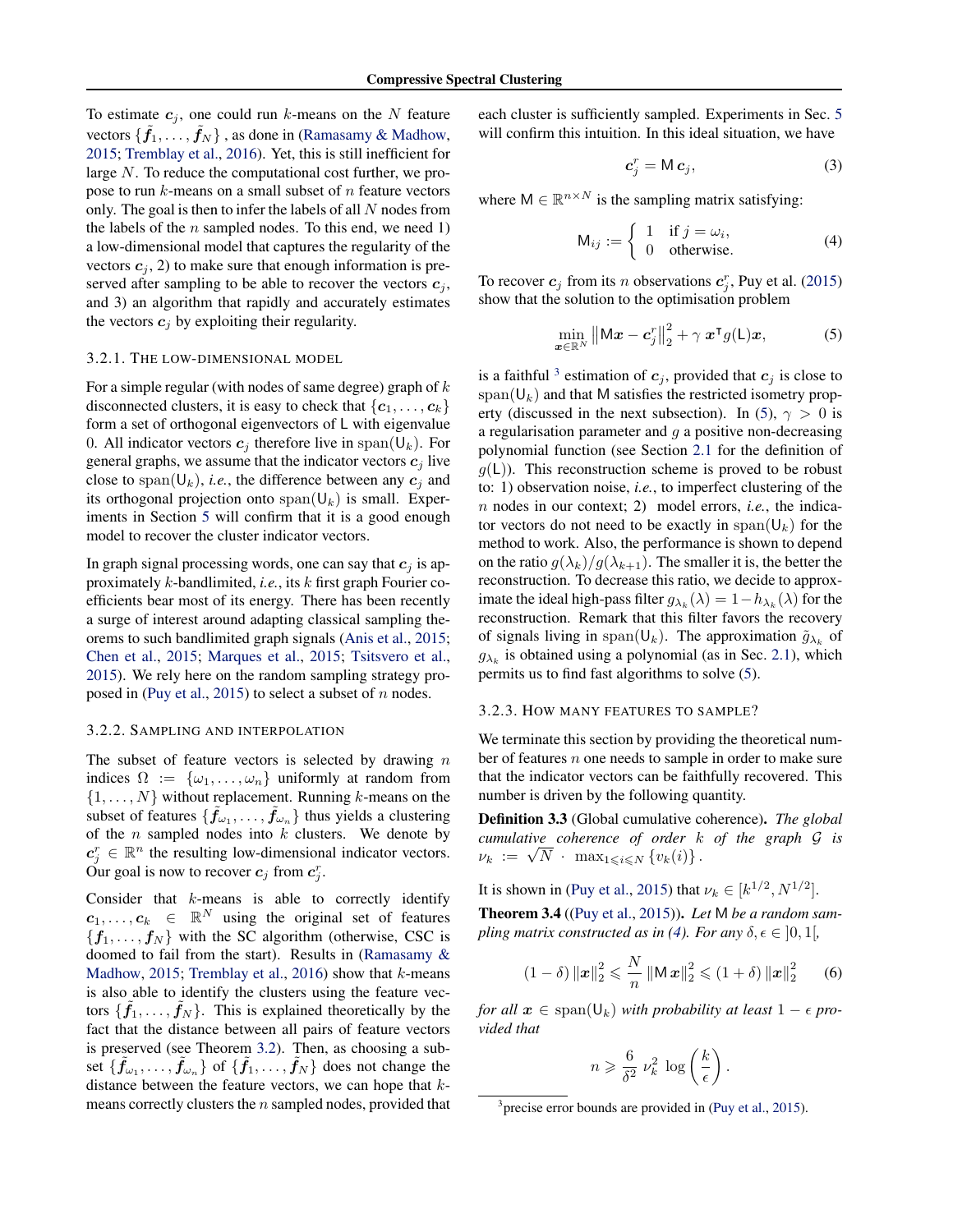<span id="page-4-0"></span>The above theorem presents a sufficient condition on  $n$  ensuring that M satisfies the restricted isometry property [\(6\)](#page-3-0). This condition is required to ensure that the solution of [\(5\)](#page-3-0) is an accurate estimation of  $c_j$ . The above theorem thus indicates that sampling  $O(\nu_k^2 \log k)$  features is sufficient to recover the cluster indicator vectors.

For a simple regular graph  $G$  made of  $k$  disconnected clusters, we have seen that  $U_k = (\mathbf{c}_1, \dots, \mathbf{c}_k)$  up to a normalisation of the vectors. Therefore,  $\nu_k = N^{1/2} / \min_i \{ N_i^{1/2} \},$ where  $N_i$  is the size of the  $i<sup>th</sup>$  cluster. If the clusters have the same size  $N_i = N/k$  then  $\nu_k = k^{1/2}$ , the lower bound on  $\nu_k$ . In this simple optimal scenario, sampling  $O(\nu_k^2 \log k) = O(k \log k)$  features is thus sufficient to recover the cluster indicator vectors.

The attentive reader will have noticed that for graphs where  $\nu_k^2 \approx N$ , no downsampling is possible. Yet, a simple solution exists in this situation: variable density sampling. Indeed, it is proved in [\(Puy et al.,](#page-9-0) [2015\)](#page-9-0) that, whatever the graph  $G$ , there always exists an optimal sampling distribution such that  $n = O(k \log k)$  samples are sufficient to satisfy Eq. [\(6\)](#page-3-0). This distribution depends on the profile of the local cumulative coherence and can be estimated rapidly (see [\(Puy et al.,](#page-9-0) [2015\)](#page-9-0) for more details). In this paper, we only consider uniform sampling to simplify the explanations, but keep in mind that in practice results will always be improved if one uses variable density sampling. Note also that one cannot expect to sample less than  $k$  nodes to find k clusters. Up to the extra  $log(k)$ , our result is optimal.

## 4. CSC in practice

We have detailed the two fundamental theoretical notions supporting our algorithm, presented in Alg. 2. However, some steps in Alg. 2 still need to be clarified. In particular, Sec. 4.2 provides an extension of Theorem [3.2](#page-2-0) that takes into account the use of a non-ideal low-pass filter (to handle the practical case where the order of the polynomial approximation is finite). This theorem *in fine* explains and justifies step 4 of Alg. 2. Then, in Sec. [4.3,](#page-5-0) important details are discussed such as the estimation of  $\lambda_k$  (step 1) and the choice of the polynomial approximation (step 2). We finish this section with complexity considerations.

## 4.1. The CSC algorithm

As for SC (see Sec. [2.2\)](#page-1-0), the algorithm starts with the adjacency matrix W of a graph  $\mathcal G$ . After computing its Laplacian L, the CSC algorithm is summarized in Alg. 2. The output  $\tilde{c}_j^*(i)$  is not binary and in fact quantifies how much node  $i$  belongs to cluster  $j$ , useful for fuzzy partitioning. To obtain an exact partition of the nodes, we normalize each indicator vector  $\tilde{c}_j^*$ , and assign node i to the cluster j for which  $\tilde{c}_j^*(i) / ||\tilde{c}_j^*||$  is maximal.

Algorithm 2 Compressive Spectral Clustering

Input: The Laplacian matrix L, the number of clusters k; and parameters typically set to  $n = 2k \log k$ ,  $d =$  $4 \log n, p = 50$  and  $\gamma = 10^{-3}$ .

- 1· Estimate L's k-th eigenvalue  $\lambda_k$  as in Sec. [4.3.](#page-5-0)
- **2** Compute the polynomial approximation  $\tilde{h}_{\lambda_k}$  of order p of the ideal low-pass filter  $h_{\lambda_k}$ .

3· Generate d random Gaussian signals of mean 0 and variance  $1/d$ :  $R = (\mathbf{r}_1|\mathbf{r}_2|\cdots|\mathbf{r}_d) \in \mathbb{R}^{N \times d}$ .

**4** • Filter R with  $\tilde{H}_{\lambda_k} = \tilde{h}_{\lambda_k}(\mathsf{L})$  as in Sec. [2.1](#page-1-0) and define, for each node i, its feature vector  $\tilde{f}_i \in \mathbb{R}^d$ :

$$
\tilde{\boldsymbol{f}}_{i}=\left[\left(\tilde{\boldsymbol{\mathsf{H}}}_{\lambda_{k}}\boldsymbol{\mathsf{R}}\right)^{{\sf T}}\boldsymbol{\delta}_{i}\right]\big/\Big\|\left(\tilde{\boldsymbol{\mathsf{H}}}_{\lambda_{k}}\boldsymbol{\mathsf{R}}\right)^{{\sf T}}\boldsymbol{\delta}_{i}\Big\|.
$$

**5** Generate a random sampling matrix  $M \in \mathbb{R}^{n \times N}$ as in Eq.  $(4)$  and keep only n feature vectors:  $(\tilde{f}_{\omega_1}|\dots|\tilde{f}_{\omega_n})^{\intercal}=\mathsf{M}(\tilde{f}_1|\dots|\tilde{f}_N)^{\intercal}.$ 

6· Run  $k$ -means on the reduced dataset with the Euclidean distance:  $\tilde{D}_{ij}^r = \left\| \tilde{f}_{\omega_i} - \tilde{f}_{\omega_j} \right\|$  to obtain k reduced indicator vectors  $c_j^r \stackrel{\shortparallel}{\in} \mathbb{R}^n$ , one for each cluster. **7** Interpolate each reduced indicator vector  $c_j^r$  with the optimisation problem of Eq.  $(5)$ , to obtain the  $\vec{k}$  indicator vectors  $\tilde{c}_j^* \in \mathbb{R}^N$  on the full set of nodes.

## 4.2. Non-ideal filtering of random signals

In this section, we improve Theorem [3.2](#page-2-0) by studying how the error of the polynomial approximation  $\tilde{h}_{\lambda_k}$  of  $h_{\lambda_k}$  propagates to the spectral distance estimation, and by taking into account the fact that  $k$ -means is performed on the reduced set of features  $(\tilde{f}_{\omega_1} | \dots | \tilde{f}_{\omega_n})^{\mathsf{T}} = \mathsf{M}(\tilde{f}_1 | \dots | \tilde{f}_N)^{\mathsf{T}}$ . We denote by  $MY_k \in \mathbb{R}^{n \times k}$  the ideal reduced feature matrix. We have  $(f_{\omega_1}|\cdots|f_{\omega_n})^{\mathsf{T}} = \mathsf{M}(f_1|\cdots|f_N)^{\mathsf{T}} = \mathsf{M}\mathsf{Y}_k$ . The actual distances we want to estimate using random signals are thus, for all  $(i, j) \in \{1, \ldots, n\}^2$ 

$$
D_{ij}^r:=\left\|\bm{f}_{\omega_i}-\bm{f}_{\omega_j}\right\|=\left\|\mathsf{Y}_k^{\intercal}\mathsf{M}^{\intercal}(\bm{\delta}_i^r-\bm{\delta}_j^r)\right\|,
$$

where the  $\{\delta_i^r\}$  are here Diracs in *n* dimensions.

Consider the random matrix  $R = (r_1|r_2| \cdots |r_d) \in \mathbb{R}^{N \times d}$ constructed as in Sec. [3.1.](#page-2-0) Its filtered, normalized and reduced version is  $MV_k\tilde{H}_{\lambda_k}R \in \mathbb{R}^{n \times d}$ . The new feature vector  $\tilde{f}_{\omega_i} \in \mathbb{R}^d$  associated to node  $\omega_i$  is thus

$$
\tilde{\boldsymbol{f}}_{\omega_i} = (\mathsf{MV}_k \tilde{\mathsf{H}}_{\lambda_k} \mathsf{R})^\intercal \boldsymbol{\delta}_i^r.
$$

The normalisation of Step 4 in Alg. 2 approximates the action of  $V_k$  in the above equation. More details and justifications are provided in the "Important remark" at the end of this section. The distance between any two features reads

$$
\tilde{D}_{ij}^r := \left\| \tilde{\boldsymbol{f}}_{\omega_i} - \tilde{\boldsymbol{f}}_{\omega_j} \right\| = \left\| R^{\intercal} \tilde{H}_{\lambda_k}^{\intercal} \mathsf{V}_k^{\intercal} M^{\intercal} (\boldsymbol{\delta}_i^r - \boldsymbol{\delta}_j^r) \right\|.
$$

We now study how well  $\tilde{D}_{ij}^r$  estimates  $D_{ij}^r$ .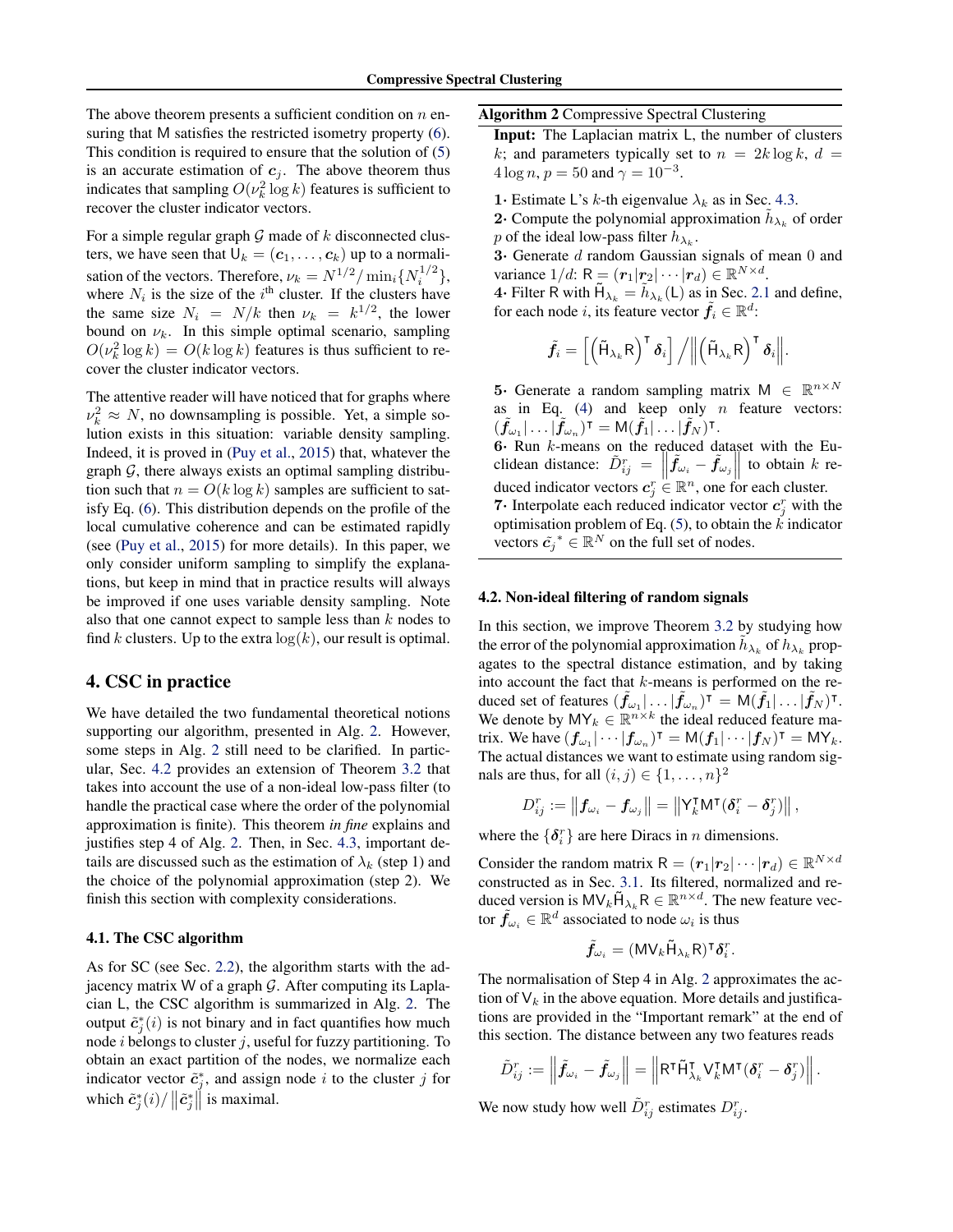<span id="page-5-0"></span>**Approximation error.** Denote  $e(\lambda)$  the approximation error of the ideal low-pass filter:

$$
\forall \lambda \in [0,2], \qquad e(\lambda) := \tilde{h}_{\lambda_k}(\lambda) - h_{\lambda_k}(\lambda).
$$

In the form of graph filter operators, one has

$$
\tilde{h}_{\lambda_k}(\mathsf{L}) = \tilde{\mathsf{H}}_{\lambda_k} = \mathsf{H}_{\lambda_k} + \mathsf{E} = h_{\lambda_k}(\mathsf{L}) + e(\mathsf{L}).
$$

We model the error  $e$  using two parameters:  $e_1$  (resp.  $e_2$ ) the maximal error for  $\lambda \leq \lambda_k$  (resp.  $\lambda > \lambda_k$ ). We have

$$
e_1 := \sup_{\lambda \in \{\lambda_1, \dots, \lambda_k\}} |e(\lambda)|, \qquad e_2 := \sup_{\lambda \in \{\lambda_{k+1}, \dots, \lambda_N\}} |e(\lambda)|.
$$

The resolution parameter. In some cases, the ideal reduced spectral distance  $D_{ij}^r$  may be null. In such cases, approximating  $D_{ij}^r = 0$  using a non-ideal filter is not possible. In fact, non-ideal filtering introduces an irreducible error on the estimation of the feature vectors that is not possible to compensate in general. We thus introduce a resolution parameter  $D_{min}^r$  below which the distances  $D_{ij}^r$  do not need to be approximated exactly, but should remain below  $D_{min}^r$  (up to a tolerated error).

Theorem 4.1 (General norm conservation theorem). *Let* √  $D_{min}^r \in [0, \sqrt{2}]$  be a chosen resolution parameter. For *any*  $\delta \in ]0,1]$ ,  $\beta > 0$ , *if d is larger than* 

$$
\frac{16(2+\beta)}{\delta^2 - \delta^3/3} \log n,
$$

*then, for all*  $(i, j) \in \{1, ..., n\}^2$ ,

$$
(1-\delta)D_{ij}^r\leqslant \tilde D_{ij}^r\leqslant (1+\delta)D_{ij}^r,\ \textit{if}\ \ D_{ij}^r\geqslant D_{min}^r,
$$

*and*

$$
\tilde{D}^r_{ij} < (1+\delta) D^r_{min}, \enspace \textit{if} \enspace D^r_{ij} < D^r_{min},
$$

*with probability at least* 1 − 2n <sup>−</sup><sup>β</sup> *provided that*

$$
\sqrt{|e_1^2 - e_2^2|} + \frac{\sqrt{2} e_2}{D_{\min}^r \min_i \{v_k(i)\}} \leq \frac{\delta}{2 + \delta}.
$$
 (7)

The proof is provided in the supplementary material.

Consequence of Theorem 4.1. All distances smaller (resp. larger) than the chosen resolution parameter  $D_{min}^r$  are estimated smaller than  $(1 + \delta)D_{min}^r$  (resp. correctly estimated up to a relative error  $\delta$ ). Moreover, for a fixed distance estimation error  $\delta$ , the lower we decide to fix  $D_{min}^r$ , the lower should also be the errors  $e_1$  and/or  $e_2$  to ensure that Eq. (7) still holds, which implies an increase of the order p of the polynomial approximation of the ideal filter  $h_{\lambda_k}$ , and ultimately, that means a higher computation time for the filtering operation of the random signals.

**Important remark.** The feature matrix  $V_k \tilde{H}_{\lambda_k} R$  can be easily computed if one knows the cut-off value  $\lambda_k$  and the local cumulative coherences  $v_k(i)$ . Unfortunately, this is not the case in practice. We propose a solution to estimate  $\lambda_k$  in Sec. 4.3. To estimate  $v_k(i)$ , one can use the results in Sec. 4 of [\(Puy et al.,](#page-9-0) [2015\)](#page-9-0) showing that  $v_k(i) = ||\mathbf{U}_k^{\mathsf{T}}||$  $_{k}^{\intercal}\boldsymbol{\delta}_{i}\|\approx$  $||(H_{\lambda_k}R)^\intercal \delta_i||$ . Thus, a practical way to estimate  $V_k \tilde{H}_{\lambda_k}R$ is to first compute  $\tilde{H}_{\lambda_k}$  R and then normalize its rows to unit length, as done in Step 4 of Alg. [2.](#page-4-0)

#### 4.3. Polynomial approximation and estimation of  $\lambda_k$

The polynomial approximation. Theorem 4.1 uses a separate control on  $e(\lambda)$  below  $\lambda_k$  (with  $e_1$ ) and above  $\lambda_k$ (with  $e_2$ ). To have such a control in practice, one would need to use rational filters (ratio of two polynomials) to approximate  $h_{\lambda_k}$ . Such filters have been introduced in the graph context [\(Shi et al.,](#page-9-0) [2015\)](#page-9-0), but they involve another optimisation step that would burden our main message. We prefer to simplify our analysis by using polynomials for which only the maximal error can be controlled. We write

$$
e_m := \max(e_1, e_2) = \sup_{\lambda \in \{\lambda_1, \dots, \lambda_N\}} |e(\lambda)|. \tag{8}
$$

In this easier case, one can show that Theorem 4.1 is still valid if Eq. (7) is replaced by

$$
\frac{\sqrt{2} e_m}{D_{min}^r \min_i \{v_k(i)\}} \leq \frac{\delta}{2 + \delta}.
$$
\n(9)

In our experiments, we could follow [\(Shuman et al.,](#page-9-0) [2011\)](#page-9-0) and use truncated Chebychev polynomials to approximate the ideal filter, as these polynomials are known to require a small degree to ensure a given tolerated maximal error  $e_m$ . We prefer to follow [\(Napoli et al.,](#page-8-0) [2013\)](#page-8-0) who suggest to use Jackson-Chebychev polynomials: Chebychev polynomials to which are added damping multipliers to alleviate the unwanted Gibbs oscillations around the cut-off frequency  $\lambda_k$ .

**The polynomial's order p.** For a fixed  $\delta$ ,  $D_{min}^r$ , and  $\min_i \{v_k(i)\}\)$ , one should use the Jackson-Chebychev polynomial of smallest order  $p^*$  ensuring that  $e_m$  satisfies Eq. (9), in order to optimize the computation time while making sure that Theorem 4.1 applies. Studying  $p^*$  theoretically without computing the Laplacian's complete spectrum (see Eq. (8)) is beyond the scope of this paper. Experimentally,  $p = 50$  yields good results (see Fig. [1c](#page-7-0)).

**Estimation of**  $\lambda_k$ . The fast filtering step is based on the polynomial approximation of  $h_{\lambda_k}$ , which is itself parametrized by  $\lambda_k$ . Unless we compute the first k eigenvectors of L, thereby partly loosing our efficiency edge on other methods, we cannot know the value of  $\lambda_k$  with infinite precision. To estimate it efficiently, we use eigencount techniques [\(Napoli et al.,](#page-8-0) [2013\)](#page-8-0): based on low-pass filtering with a cut-off frequency at  $\lambda$  of random signals, one obtains an estimation of the number of enclosed eigenvalues in the interval [0,  $\lambda$ ]. Starting with  $\lambda = 2$  and proceeding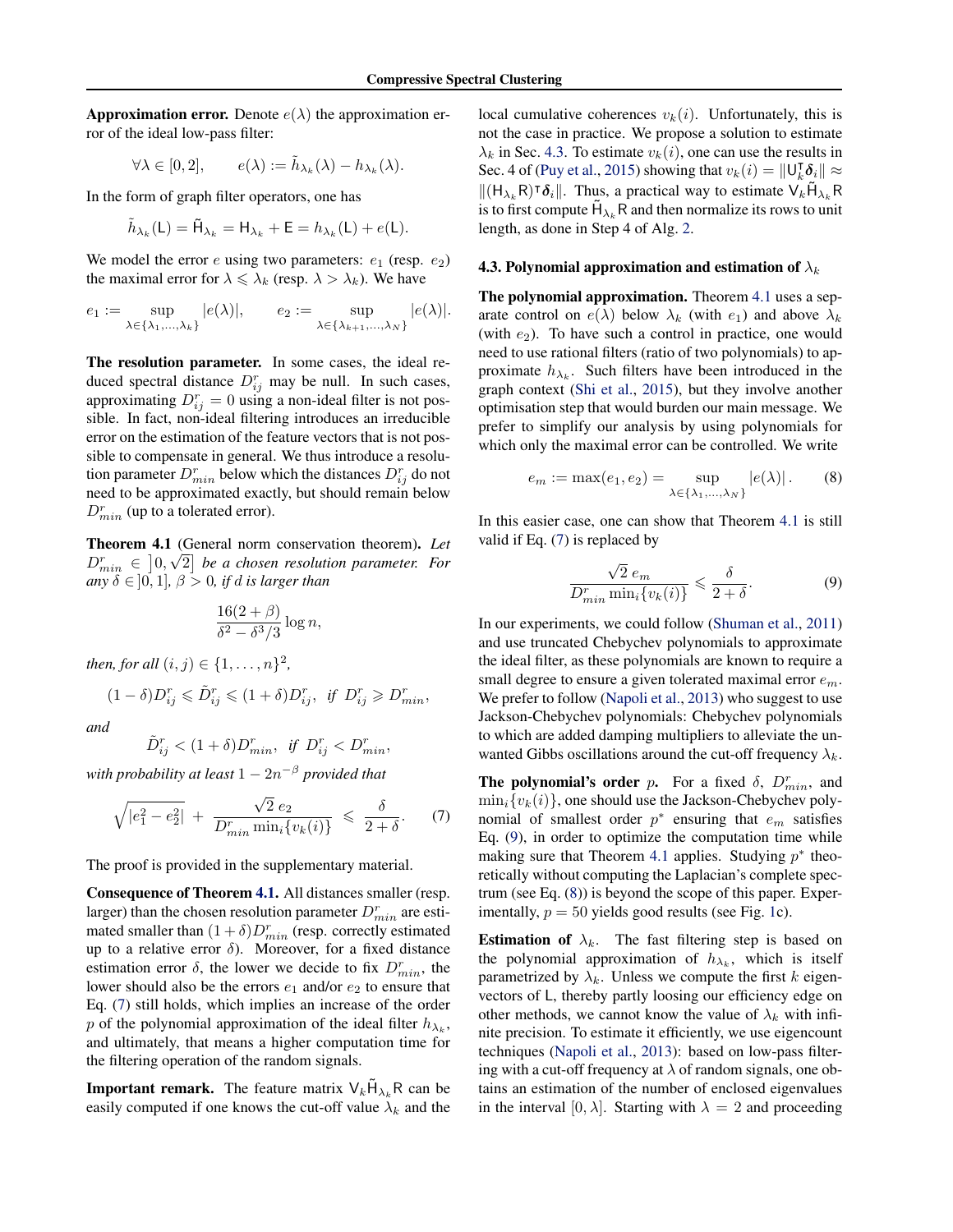<span id="page-6-0"></span>by dichotomy on  $\lambda$ , one stops the algorithm as soon as the number of enclosed eigenvalues equals  $k$ . For each value of  $\lambda$ , in order to have a proper estimation of the number of enclosed eigenvalues, we choose to filter  $2 \log N$  random signals with Jackson-Chebychev polynomial approximation of the ideal low-pass filters.

### 4.4. Complexity considerations

The complexity of steps 2, 3 and 5 of Alg. [2](#page-4-0) are not detailed as they are insignificant compared to the others. First, note that fast filtering a graph signal costs  $O(p \# \mathcal{E})$ .<sup>4</sup> Therefore, Step 1 costs  $O(p \# \mathcal{E} \log N)$  per iteration of the dichotomy, and Step 4 costs  $O(p \# \mathcal{E} \log n)$  (as  $d = O(\log n)$ ). Step 7 requires to solve Eq. [\(5\)](#page-3-0) with the polynomial approximation of  $g_{\lambda_k}(\lambda) = 1 - h_{\lambda_k}(\lambda)$ . When solved, *e.g.*, by conjugate gradient or gradient descent, this step costs a fast filtering operation per iteration of the solver and for each of the k classes. Step 7 thus costs  $O(p \# \mathcal{E} k)$ . Also, the complexity of  $k$ -means to cluster  $Q$  feature vectors of dimension r into k classes is  $O(kQr)$  per iteration. Therefore, Step 6 with  $Q = n$  and  $r = d$  $O(\log(n))$  costs  $O(kn \log n)$ . CSC's complexity is thus  $O(kn \log n + p \# \mathcal{E} (\log N + \log n + k))$ . In practice, we are interested in sparse graphs:  $\#\mathcal{E} = O(N)$ . Using the fact that  $n = O(k \log k)$ , CSC's complexity simplifies to

$$
O(k^2\log^2 k + pN(\log N + k)).
$$

SC's k-means step has a complexity of  $O(Nk^2)$  per iteration. In many cases<sup>5</sup> this sole task is more expensive than the CSC algorithm. On top of this, SC has the additional complexity of computing the first  $k$  eigenvectors of  $\mathsf{L}$ , for which the cost of ARPACK - a popular eigenvalue solver is  $O(k^3 + Nk^2)$  (see, *e.g.*, Sec. 3.2 of [\(Chen et al.,](#page-8-0) [2011\)](#page-8-0)).

This study suggests that CSC is faster than SC for large  $N$  and/or  $k$ . The above algorithms' number of iterations are not taken into account as they are difficult to predict theoretically. Yet, the following experiments confirm the superiority of CSC over SC in terms of computational time.

## 5. Experiments

We first perform well-controlled experiments on the Stochastic Block Model (SBM), a model of random graphs with community structure, that was showed suitable as a benchmark for SC in [\(Lei & Rinaldo,](#page-8-0) [2015\)](#page-8-0). We also show performance results on a large real-world network. Implementation was done in Matlab R2015a, using the builtin function kmeans with 20 replicates, and the function eigs for SC. Experiments were done on a laptop with a 2.60 GHz Intel i7 dual-core processor running OS Fedora release 22 with 16 GB of RAM. The fast filtering part of CSC uses the gsp\_cheby\_op function of the GSP toolbox [\(Perraudin et al.,](#page-9-0) [2014\)](#page-9-0). Equation [\(5\)](#page-3-0) is solved using Matlab's gmres function. All our results are reproducible with the CSCbox downloadable at [http://](http://cscbox.gforge.inria.fr/) [cscbox.gforge.inria.fr/](http://cscbox.gforge.inria.fr/).

## 5.1. The Stochastic Block Model

What distinguishes the SBM from Erdos-Renyi graphs is that the probability of connection between two nodes  $i$  and  $j$  is not uniform, but depends on the community label of  $i$  and  $j$ . More precisely, the probability of connection between nodes i and j equals  $q_1$  if they are in the same community, and  $q_2$  if not. In a first approach, we look at graphs with k communities, all of same size  $N/k$ . Furthermore, instead of considering the probabilities, one may fully characterize a SBM by providing their ratio  $\epsilon = \frac{q_2}{q_1}$ , as well as the average degree s of the graph. The larger  $\epsilon$ , the more difficult the community structure's detection. In fact, De-celle et al. [\(2011\)](#page-8-0) show that a critical value  $\epsilon_c$  exists above which community detection is impossible at the large N limit:  $\epsilon_c = (s - \sqrt{s})/(s + \sqrt{s}(k-1)).$ 

### 5.2. Performance results

In Figs. [1](#page-7-0) a-d), we compare the recovery performance of CSC versus SC for different parameters. The performance is measured by the Adjusted Rand similarity index [\(Hubert](#page-8-0) [& Arabie,](#page-8-0) [1985\)](#page-8-0) between the SBM's ground truth and the obtained partitions. It varies between −1 and 1. The higher it is, the better is the reconstruction. These figures show that the performance of CSC saturates at the default values of  $n, d, p$  and  $\gamma$  (see top of Alg. [2\)](#page-4-0). Experiments on the SBM with heterogeneous community sizes are provided in the supplementary material and show similar results.

Fig. [1](#page-7-0) e) shows the estimation results of  $\lambda_k$  for different values of  $\epsilon$  : it is overestimated in the SBM context. As long as the estimated value stays under  $\lambda_{k+1}$ , this overestimation does not have a strong impact on the method. On the other hand, as  $\epsilon$  becomes larger than  $\sim$  0.06, our estimation of  $\lambda_k$  is larger than  $\lambda_{k+1}$ , which means that our feature vectors start to integrate some unwanted information from eigenvectors outside of span( $\mathsf{U}_k$ ). Even though the impact of this additional information is application-dependent and in some cases insignificant, further efforts to improve the estimation of  $\lambda_k$  would be beneficial to our method.

In Figs. [1](#page-7-0) f-g) we fix  $\epsilon$  to  $\epsilon_c/4$ , n, d, p and  $\gamma$  to the values given in Alg. [2,](#page-4-0) and vary N and k. We compare the recovery performance and the time of computation of CSC, SC and Boutsidis' power method [\(Boutsidis & Gittens,](#page-8-0) [2015\)](#page-8-0). The power method (PM), in a nutshell, 1) applies the Laplacian matrix to the power  $r$  to  $k$  random signals, 2) computes the left singular vectors of the  $N \times k$  obtained matrix, to ex-

 $4$ Recall that p is the order of the polynomial filter.

<sup>&</sup>lt;sup>5</sup>Roughly, all cases for which  $k^2 > p(\log N + k)$ .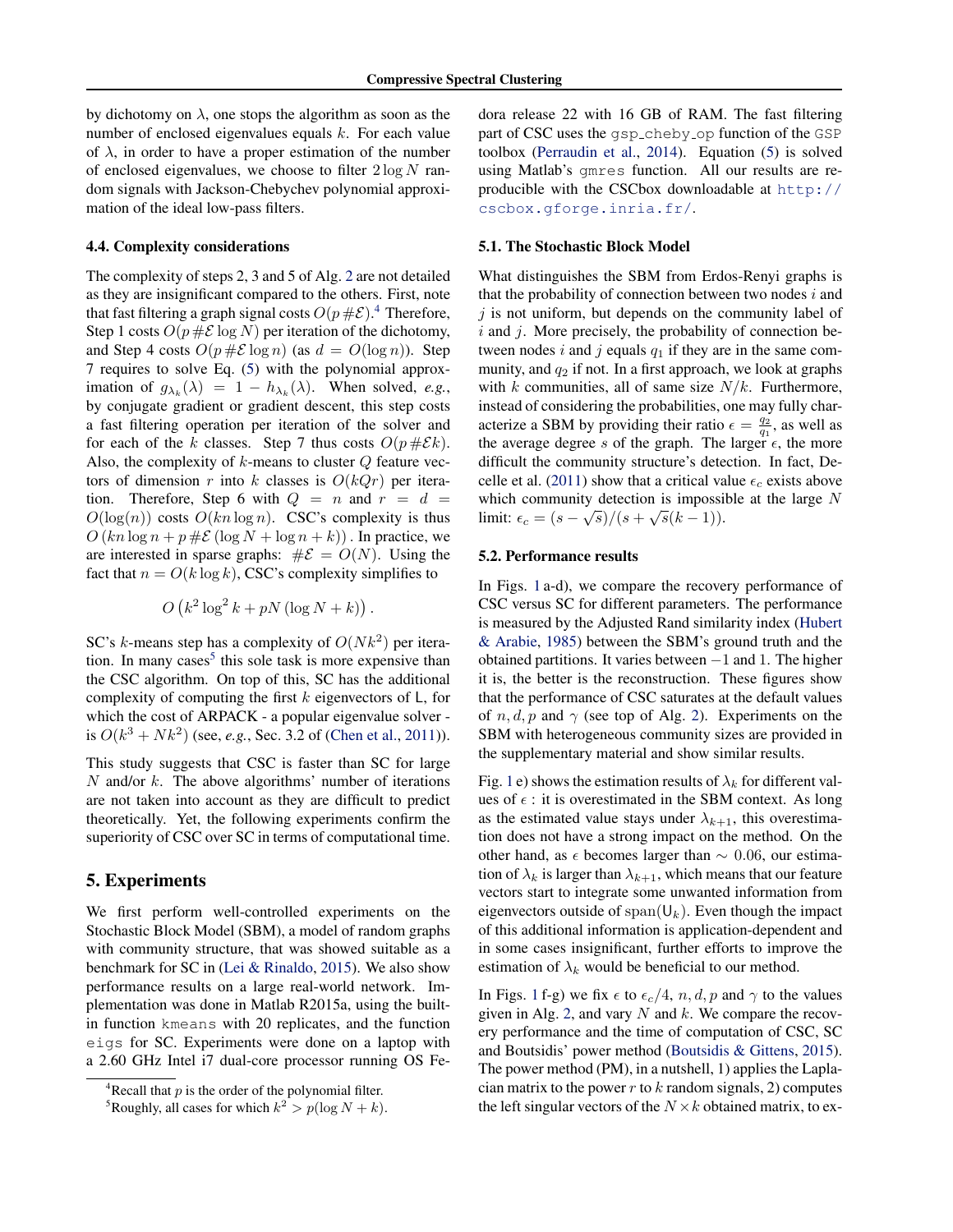<span id="page-7-0"></span>

Figure 1. (a-d): recovery performance of CSC on a SBM with  $N = 10^3$ ,  $k = 20$ ,  $s = 16$  versus  $\epsilon$ , for different n, d, p,  $\gamma$ . Default is  $n = 2k \log k$ ,  $d = 4 \log n$ ,  $p = 50$  and  $\gamma = 10^{-3}$ . All results are averaged over 20 graph realisations. e) Estimation of  $\lambda_k$  (' $\lambda_k$  est') and the true values of  $\lambda_k$  and  $\lambda_{k+1}$ , versus  $\epsilon$  on the same SBM. f-g) Performance and time of computation on a SBM with  $\epsilon = \epsilon_c/4$  and different values of N and k; for CSC, PM (Power Method) and SC. For  $N = 10^6$  and  $k = 200$ , we stopped SC (and PM) after 20h of computation. Figures f and g are averaged over 3 graph realisations. N.B.: Fig. f is zoomed around high values of the recovery score, and Fig. g is plotted in log-log. h) Time of computation (in hours) and modularity (in bold) of the obtained partitions for SC and CSC on the Amazon graph. For  $k = 1000$ , SC's eigendecomposition converges in 17h, and we stopped k-means after 21 hours of computation.

tract feature vectors, 3) applies  $k$ -means in high-dimension (like SC) with these feature vectors. In our experiments, we use  $r = 10$ . The recovery performances are nearly identical in all situations, even though CSC is only a few percents under SC and PM (Fig. f is zoomed around the high values of the recovery score). For the time of computation, the experiments confirm that all three methods are roughly linear in  $N$  and polynomial in  $k$  (Fig. g is plotted in log-log), with a lower exponent for CSC than for SC and PM; such that SC and PM are faster for  $k = 20$  but CSC becomes up to an order of magnitude faster as k increases to 200. Note that the SBM is favorable to SC as Matlab's function eigs converges very fast in this case, *e.g.*, for  $N = 10^5$ , it finds the first  $k = 200$  eigenvectors in less than 2 minutes! PM sidesteps successfully the cost of eigs, but the cost of k-means in high-dimension is still a strong bottleneck.

We finally compare CSC and SC on a real-world dataset: the Amazon co-purchasing network [\(Yang & Leskovec,](#page-9-0) [2015\)](#page-9-0). It is an undirected connected graph comprising  $N = 334 863$  nodes and  $\#\mathcal{E} = 925 872$  edges. The results are presented in Fig.1 h) for three values of  $k$ . As there is no clear ground truth in this case, we use the modularity [\(New](#page-8-0)[man & Girvan,](#page-8-0) [2004\)](#page-8-0) to measure the algorithm's clustering performance, a well-known cost function that measures how well a given partition separates a network in different communities. Note that the 20 replicates of  $k$ -means would not converge for SC with the default maximum number of iterations set to 100. For a fair comparison with CSC, we used only 2 replicates with a maximum number of iterations set to 1000 for SC's k-means step. We see that for the same clustering performance, CSC is much faster than SC, especially as  $k$  increases. The PM algorithm on this dataset does not perform well: even though the features are estimated quickly, they apparently do not form clear classes such that its k-means step takes even longer than SC's. For the three values of  $k$ , we stopped the PM algorithm after a time of computation exceeding SC's.

## 6. Conclusion

By graph filtering  $O(\log k)$  random signals, we construct feature vectors whose interdistances approach the standard SC feature distances. Then, building upon compressive sensing results, we show that one can sample  $O(k \log k)$ nodes from the set of N nodes, cluster this reduced set of nodes and interpolate the result back to the whole graph. If the low-dimensional k-means result is correct, *i.e.*, if Eq. [\(3\)](#page-3-0) is verified, we guarantee that the interpolation is a good approximation of the SC result. To improve the clustering result of the reduced set of nodes, one could consider the concept of community cores [\(Seifi et al.,](#page-9-0) [2013\)](#page-9-0). In fact, as the filtering and the low-dimensional clustering steps are fairly cheap to compute, one could repeat these steps for different random signals, keep the sets of nodes that are always classified together and use only these stable "cores" for interpolation. Our experiments show that even without such potential improvements, CSC proves efficient and accurate in synthetic and real-world datasets; and could be preferred to SC for large  $N$  and/or  $k$ .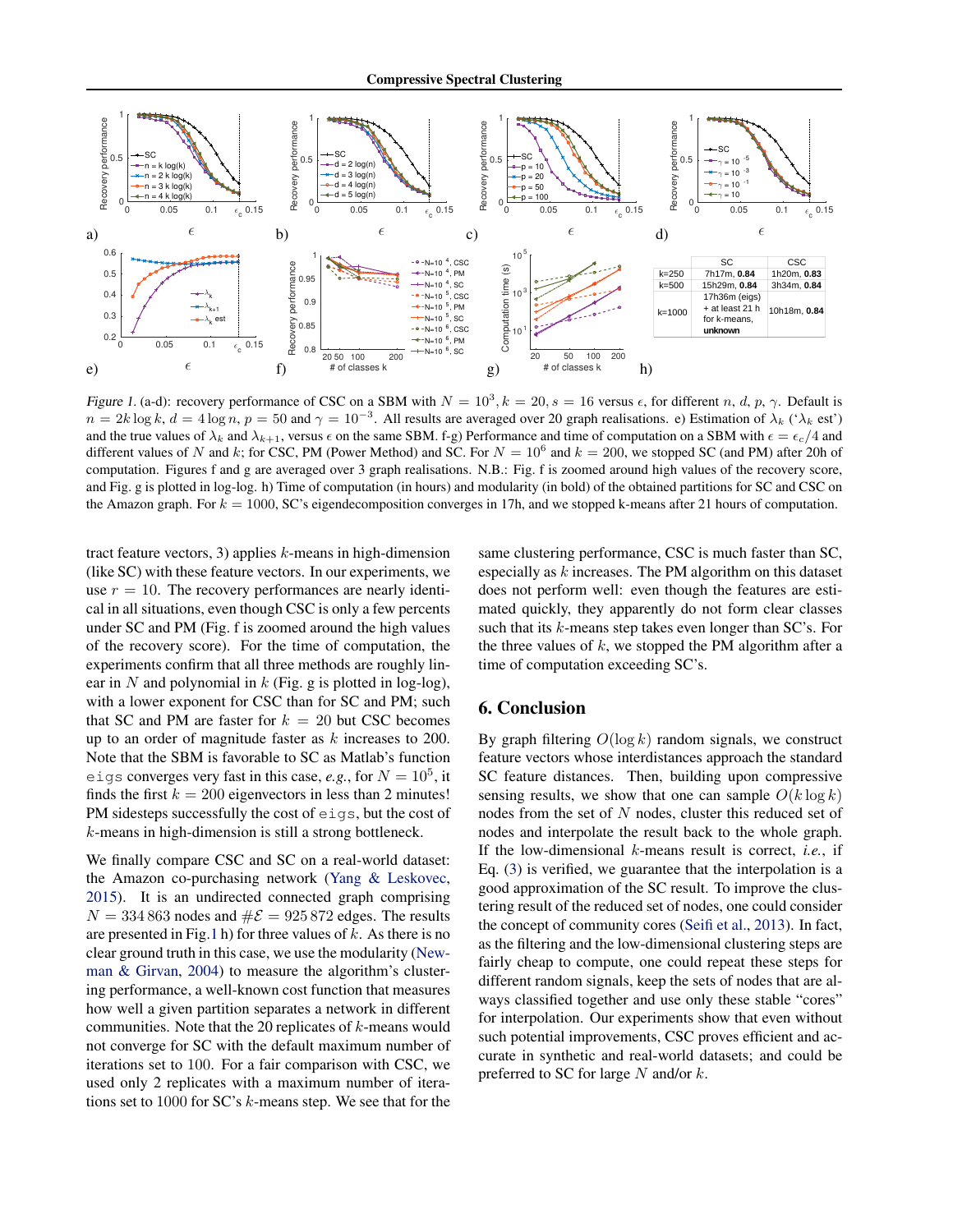## <span id="page-8-0"></span>Acknowledgements

This article was submitted when G. Puy was with INRIA Rennes - Bretagne Atlantique, France. This work was partly funded by the European Research Council, PLEASE project (ERC-StG-2011-277906), and by the Swiss National Science Foundation, grant 200021-154350/1 - Towards Signal Processing on Graphs.

# References

- Achlioptas, D. Database-friendly random projections: Johnson-lindenstrauss with binary coins. *Journal of Computer and System Sciences*, 66(4):671 – 687, 2003.
- Anis, A., Gadde, A., and Ortega, A. Efficient sampling set selection for bandlimited graph signals using graph spectral proxies. *arXiv*, abs/1510.00297, 2015.
- Belkin, M. and Niyogi, P. Laplacian eigenmaps for dimensionality reduction and data representation. *Neural computation*, 15(6):1373–1396, 2003.
- Boutsidis, C., Zouzias, A., Mahoney, M. W, and Drineas, P. Stochastic dimensionality reduction for k-means clustering. *arXiv, abs/1110.2897*, 2011.
- Boutsidis, C., Kambadur P. and Gittens, A. Spectral clustering via the power method - provably. In *Proceedings of the 32nd International Conference on Machine Learning (ICML-15), Lille, France*, pp. 40–48, 2015.
- Chen, S., Varma, R., Sandryhaila, A., and Kovacevic, J. Discrete signal processing on graphs: Sampling theory. *Signal Processing, IEEE Transactions on*, 63(24):6510– 6523, 2015.
- Chen, W.-Y., Song, Y., Bai, H., C.-J, Lin., and Chang, E.Y. Parallel spectral clustering in distributed systems. *Pattern Analysis and Machine Intelligence, IEEE Transactions on*, 33(3):568–586, 2011.
- Chen, X. and Cai, D. Large scale spectral clustering with landmark-based representation. In *Proceedings of the 25th AAAI Conference on Artificial Intelligence*, 2011.
- Chung, F.R.K. *Spectral graph theory*. Number 92. Amer Mathematical Society, 1997.
- Cohen, M. B., Elder, S., Musco, C., Musco, C., and Persu, M. Dimensionality reduction for k-means clustering and low rank approximation. In *Proceedings of the 47th Annual ACM on Symposium on Theory of Computing*, pp. 163–172. ACM, 2015.
- Decelle, A., Krzakala, F., Moore, C. and Zdeborová, L. Asymptotic analysis of the stochastic block model for modular networks and its algorithmic applications. *Phys. Rev. E*, 84:066106, 2011.
- Dhillon, I.S., Guan, Y., and Kulis, B. Weighted graph cuts without eigenvectors a multilevel approach. *Pattern Analysis and Machine Intelligence, IEEE Transactions on*, 29(11):1944–1957, 2007.
- Fiedler, M. Algebraic connectivity of graphs. *Czechoslovak mathematical journal*, 23(2):298–305, 1973.
- Filippone, M., Camastra, F., Masulli, F., and Rovetta, S. A survey of kernel and spectral methods for clustering. *Pattern Recognition*, 41(1):176 – 190, 2008.
- Fowlkes, C., Belongie, S., Chung, F., and Malik, J. Spectral grouping using the nystrom method. *Pattern Analysis and Machine Intelligence, IEEE Transactions on*, 26(2): 214–225, 2004.
- Har-Peled, Sariel and Mazumdar, Soham. On coresets for k-means and k-median clustering. In *Proceedings of the thirty-sixth annual ACM symposium on Theory of computing*, pp. 291–300. ACM, 2004.
- Hubert, L. and Arabie, P. Comparing partitions. *Journal of classification*, 2(1):193–218, 1985.
- Jain, Anil K. Data clustering: 50 years beyond k-means. *Pattern Recognition Letters*, 31(8):651 – 666, 2010.
- Lei, J. and Rinaldo, A. Consistency of spectral clustering in stochastic block models. *Ann. Statist.*, 43(1):215–237, 2015.
- Lin, F. and Cohen, W. W. Power iteration clustering. In *Proceedings of the 27th International Conference on Machine Learning (ICML-10), Haifa, Israel*, pp. 655– 662, 2010.
- Liu, T.-Y., Yang, H.-Y., Zheng, X., Qin, T., and Ma, W.-Y. Fast large-scale spectral clustering by sequential shrinkage optimization. In *Advances in Information Retrieval*, pp. 319–330. 2007.
- Marques, A., Segarra, S., Leus, G., and Ribeiro, A. Sampling of graph signals with successive local aggregations. *Signal Processing, IEEE Transactions on*, PP(99): 1–1, 2015.
- Napoli, Edoardo Di, Polizzi, Eric, and Saad, Yousef. Efficient estimation of eigenvalue counts in an interval. *arXiv*, abs/1308.4275, 2013.
- Nascimento, M.C.V. and de Carvalho, A.C.P.L.F. Spectral methods for graph clustering a survey. *European Journal of Operational Research*, 211(2):221 – 231, 2011.
- Newman, M. E. J. and Girvan, M. Finding and evaluating community structure in networks. *Phys. Rev. E*, 69: 026113, 2004.